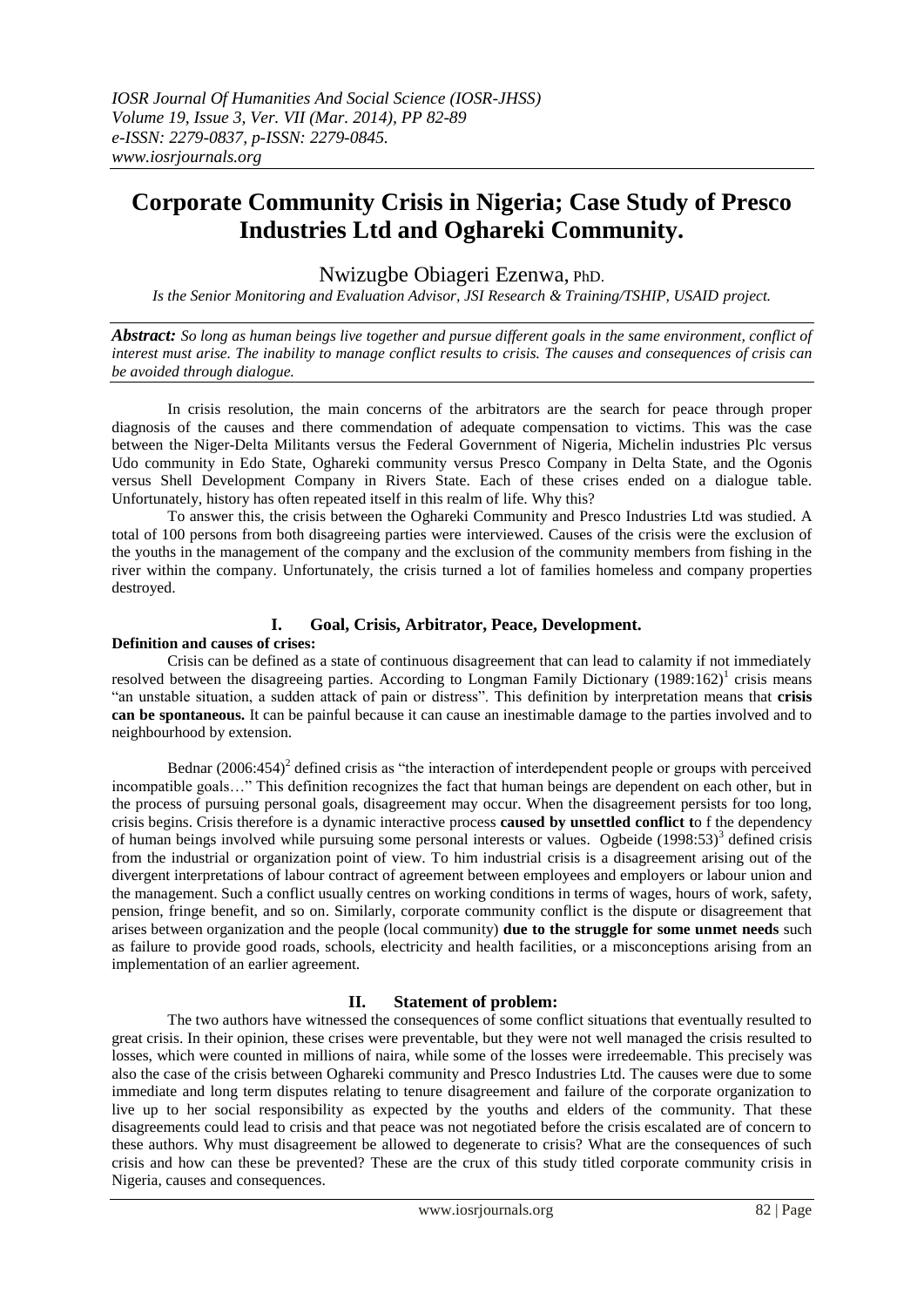## **Consequences of Corporate Community Crisis.**

#### **Corporate Community crisis may lead to large scale looting and destruction of property**

Sociologists have opined that crisis is bad to the nation, the community, the family and even the individuals who are involved directly, and those involved indirectly. Crisis they said, results to so many evils; from as small as fighting, inflicting injuries to selves to as big as capital losses like killing of human beings, burning down of hamlets, villages and buildings. When it is between a community and her guest organization, the latter is perpetually put in great jeopardy. The organization is always on the receiving end and unable to fight back. This is because the organization is a total stranger to the host community; the staffs working in the organization are often members of the aggressive community and at the end of the crisis the organization still hopes to continue staying and working in the community. Even when some staffs of the organization who are also members of the host community conduct themselves in a manner capable of earning them dismissal letters, the organization under the guise of making peace will continue to accommodate them as staffs. When an organization finds itself in this kind of predicament, it becomes compelling for her seek for opportunity to dialogue with stakeholders. It is therefore recommended that rather than war-war, you should jaw-jaw. This was the case between Michelin industries Plc and Udo community in Edo State, Oghareki and Presco Industries Ltd in Delta State and the Ogonis and Shell Development Co. Plc in Rivers State.

According to Ronsogbe consultancy services (1998:28)<sup>4</sup>, intra or inter communal conflict if not properly controlled could result to crisis in which case the people concerned could start killing themselves, destroying property and looting. This struggle can last for a long period of time and in this way depriving the communities involved of any progressive attainment.

## **Communal crisis may lead to national and international war:**

Before 1999, oil derivation formula was zero. That is, no special fund was set aside for the development of the oil producing communities. Suddenly the people awoke from slumber and began to ask for a fair share of the oil revenue. According to Prime News-line (Jan/Feb. 1999)<sup>5</sup>, the picture of the sufferings of the Niger-Delta people can be painted like this: A man lives in the middle of a river, but is hungry and thirsty most of the time. Despite the vast stretch of water all around him, he can't find a cup of water to drink, because he is not permitted to drink the water. The river, he is told belongs to the community.

"It is unacceptable the way things have happened. I have vowed to stop the rot. There has been injustice but should we throw away the baby with the bath water? "

Writing under the topic "Deprivation is the Root of Our Tragedy" Chief Zimughan (1999:31-33)<sup>6</sup> an Ijaw leader stated that what is causing the youth's restiveness is the total neglect of the communities that are producing oil in the Niger Delta. The youths are agitating for a fair share and of course recognition by the Federal Government and the oil companies that tap the resources in the Niger-Delta. He declared:

*"People may think the youths are reactionary or that it is youthful exuberance. But the fact is that the youths have become aware of their rights. Rights could be social, economic or legal. But we now find ourselves in a Federal structure where there are certain legislations that are quite oppressive.*

According to Hassan Tai Ejibunu  $(2007)^7$ , the crisis portends a very grave danger for the Niger Delta Region in particular and the Nigerian State in general. The truth of the matter is that the militants are not only confronting the Nigerian state, they are also at war with an extension of global capitalism represented in the region by the multinational oil companies. The situation, if not curtailed, could lead to a serious war between the armed militants and the Federal Government of Nigeria. We should not forget in a hurry that at some point in time, the whole of South-south and South east threatened to join forces to pull out of the Federal arrangement. The Yoruba nations joined to call for the balkanization of Nigeria. All these groups were represented by their own native forces or militia, for example, the Igbos called their own formations Bakasi and MASORB (movement for the actualization of the sovereign republic of Biafra), the Niger Delta Called their own Niger-Delta Militants and the Yoruba tribe called their own Egbesu and the Oduduwa Pressure Group.

## **III. Corporate Communal Crisis Hinders Development**

There is usually no economic development in an environment bedevilled with crisis because no san investor would like to risk his capital in a pace where the safety of the plants and machineries are not guaranteed and the workers cannot go to work. For the long period of the Niger-Delta crisis, there was no development taking place in the region, especially the Ogoniland. Since after peace returned, great infrastructural changes have come to stay. There are now new schools, roads, bridges, light and portable water and these and many more are still in progress.

Ronsogbe consultancy services (ibid  $p49$ )<sup>8</sup> argued that the level of development obtained in a local government will depend most importantly on the level of stability, which is desirable from the capacity of the local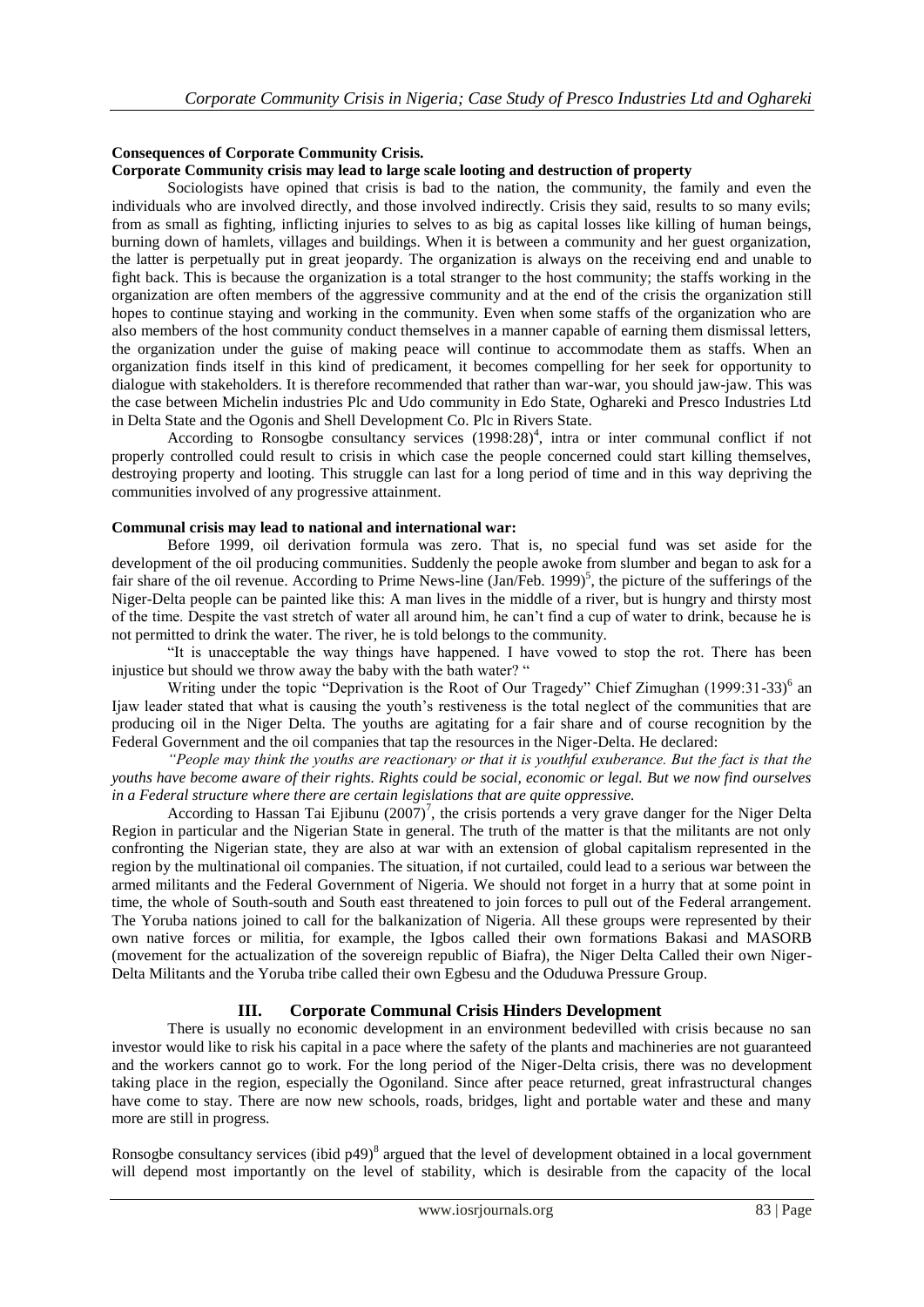government administration to manage conflict occurring within the Local Government Area. He discussed two kinds of communal conflict: intra and inter communal conflict. He opined that intra communal conflict would result from disagreement over the misuse of property jointly owned by members of one community for example farmland, fishing pond, etc. But inter communal conflict is the disagreement between two separate communities resulting from the struggle to dispossess one another of a particular property, e.g. piece of land, control of a shrine, and the location of an institution by government.

#### **Crisis may resort to long lasting peace.**

Crisis may have its positive face, as not all crisis that yield more losses than gain. Some crises have given rise to positive policy changes resulting to improved quality live for the people that were involved. Peil  $(1977:346)$ <sup>9</sup> reported the case of the Agbekoya Revolution involving the farmers in Western States of Southern Nigeria in 1970. The team of the revolution was "**Farmers are suffering**". According to Peil.

"*The impetus was a rise in taxation and arrest of defaulters coupled with a price for cocoa which was*  far below the world cocoa price at the time. The farmers tried to air their grievances through peaceful channels, *but the bureaucrats in the capital refused to listen. Populist leader then organized open conflict…"*

Attempt to restore peace involved police action, the appointment of a commission of inquiry, and announcement by government calling for peace. Peace was resorted, but after six months government did nothonour its pledge. New attempts were made to collect taxes and this brought another disturbance now on a wider scale. This led to the breaking of Ibadan jail and prisoners released. Government immediately reacted by withdrawing their tax officers, lowering taxes and releasing Agbekoya protesters who were detained on grounds of murder. The rebellion stopped. The point here is that dialogue, compromise and concession are necessary sometimes in order to gain peace. A change was desired but it was not to come so easily without violence since the authorities who ought to grant the change did not seem bothered by the people's desire. In other words, when dialogue, compromise and concession fail then violence takes precedence.

In January 2012, the Federal Government of Nigeria attempted to totally withdraw the subsidy on petroleum products, which would have meant that a litre of petrol would cost N150.00. Organized labour resisted it leading a total industrial action in all the public and private sectors of the economy. The legislative arm of government issued an ultimatum calling on the Presidency to withdraw its pronouncement by reverting petrol prize to the former N65.00 per litre. This immediately led to series of negotiation meetings between the organized labour representatives, the legislature and the presidency. The outcome was favourable to both parties. The federal government got a marginal N32.00 increase in the petrol pump price bringing the price of petrol to N97.00 per litre. The general public gained by way of promises for better life and job creation for the teaming unemployed youths. A committee was set up to manage the oil subsidy withdrawal savings described as the "oil subsidy reinvestment fund committee" under the Chairmanship of Chief Christopher Kolade. Probe panel was set up by the House of Representative under the Chairmanship of Hon Faruk Lawal to investigate what the presidency described as the "Cabal in the oil industry". All these brought some measure of sanity into the oil subsidy business, because as it now stands, the Federal Government, the Oil Magnets and the Nigerian Citizens have reached a tentative compromise.

The long crisis on oil exploitation principles between the South-south youth and the Federal Government of Nigeria, which led to the shutting down of so many oil wells and the kidnapping of oil company workers, especially the expatriates, led to the establishment of the Niger-Delta Development Commission and the constitutionalization of the 13% derivation formula. In addition, this led to the amnesty policy, which brought thousands of the youths to negotiate with the federal government. Those who accepted the amnesty policy were given scholarship to lean trade and to go to the University for Various Courses overseas. Today, development has started to enter the South-south regions and the youths getting employment in the oil prospecting, oil exploiting and oil marketing companies all around the region.

#### **Objectives of the study:**

This study will therefore seek to examine the following:

- The causes of corporate community crisis in Nigeria.
- The consequences of such crisis.
- Strategies adopted in resolve such corporate community crisis.

#### **Presco Industries Ltd and Oghareki Community crisis as case study.**

With particular reference to the crisis, between Presco Industries Ltd and Oghareki community in Delta State, the root causes are far reaching. The genesis of the crisis can be traced to the contractual agreement between the company and Oghareki community.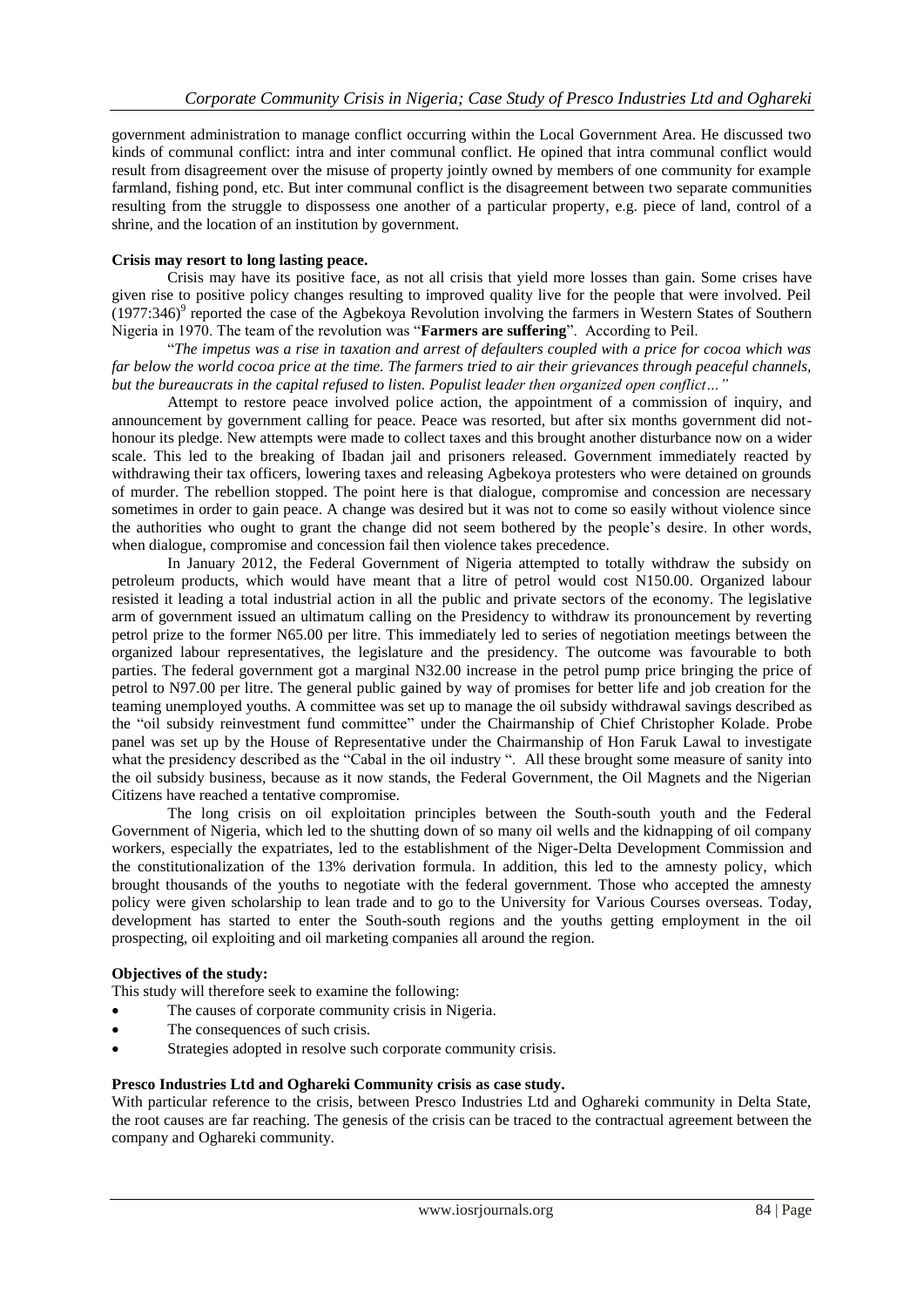According to the agreement of transference of possession of land  $(19<sup>th</sup>$  January, 1998) the community initially leased the land to the United African Company Ltd for a term of 99 years commencing from the 5<sup>th</sup> day of September 1936. United African Company Ltd planted on the land palm oil trees and built houses for accommodation of employees, offices and mills for extracting oil from palm oil fruits. On  $5<sup>th</sup>$  May, 1954, United African Company transferred the plantation and all its estate to Pamol Ltd (OPC) without the information and consent of the landlord and transferors of the land. The community therefore contested the transfer deal by Pamol Ltd and took possession of the land for lease to another company for the remaining part of the contract agreement it entered into with United African Company in 1936. The remaining period of 37 years left unexpired under the lease of 9<sup>th</sup> June, for the estate and plantation was transferred to Presco Industries Ltd with effect from 1<sup>st</sup> February 1996 subject to "the terms of that lease and to terms additional to or repeating those terms excepting the provision relating to payment of rent by the Oghareki community" (Deed of Transfer 1998) 10 .

## **The Conditions for Transfer**

- 1. To pay the consideration money of N1, 000,000.00 (one million naira) in advance in every January of each Year commencing from the  $1<sup>st</sup>$  day of January, 1998 in addition to a sum of N100, 000.00 (one hundred thousand naira) as consideration for the forfeiture of the fishing right on the property by the transferors.
- 2. To erect on the land buildings for residential accommodation for employees, offices, and factories for extraction of oil from palm oil fruits and to carry on the trade of palm oil and palm kernels.
- 3. Not to assign or subject or underlet or part with possession of all or any part of the land without first obtaining the consent of the transferors in writing.
- 4. That if the transferees shall carry on any other trade on the land in their name or in any other name, the transferees shall first surrender possession to the transferors by deed. Provided always and it is hereby agreed as follows:
- a). That if the consideration money hereby reserved shall be in arrears for three months the Transferors shall re-enter and retake possession as if the term has not been granted whether or not formally demanded subject to the right of the Transferors for arrears of the consideration money.
- b). That if the agreement shall be caused to determine by whatever event the Transferees shall remove from the Land their buildings or structures or any other thing constructed on the Land for the purpose of their trade provided that in the process or course of removal no harm or damage shall be caused to any person.
- c). That the Transferees shall award at their discretion a number of four scholarships at any given time to Oghareki natives to study Agronomy, or Agricultural Economics or Accountancy or Engineering and eventually on completion of studies to serve the Transferees.
- d). That the Transferees shall assist in keeping the roads in good State or repairs.
- e). That the Transferees shall give employment to a fair number of natives of Oghareki commensurate with the required qualifications.
- f). That the Transferees shall contribute to the development of Oghareki community.
- g). The Transferees shall contribute N100, 000.00 annually towards the Festival of Oghareki.
- h). That the Transferees shall make available annually an amount for the maintenance of the palace of the Ovie of Oghara.
- i). That Transferor shall make available an additional area of land of not less than 2,500 hectare on the Eastern and Western boundaries of the existing property on the condition that the transferees shall pay to the rightful owners compensation for economic trees as per Government of Delta State rates and increase the amount due to the Transferors on a pro-rata basis.  $<sup>1</sup>$ </sup>

When the youths felt that the terms of the contract were no longer followed by Presco Industries Ltd especially as it relates to employment and financial returns, they issued a number of threats and eventually attacked Presco, looting and destroying properties. This led to the disruption of oil business operations of the company until a peace committee was set up. The proposal made by the committee, seem to be the basis for the present industrial harmony. But it is a time bomb that will explode again except something is done and urgently too. The exploration of what should be done is therefore the basis for the study.

## **IV. The Presco Industries And Oghareki Youth Crisis:**

Below is the extract from security report of the true consequences of the crisis situation between the community youth and the company.

- Mill-gate was locked-up,
- Archibong Patrick was attacked and injured.
- Plantation Workers were threatened.
- Criminal cases of vandalization, stealing and looting were reported and arrests made.
- Several proposed Attacks were averted.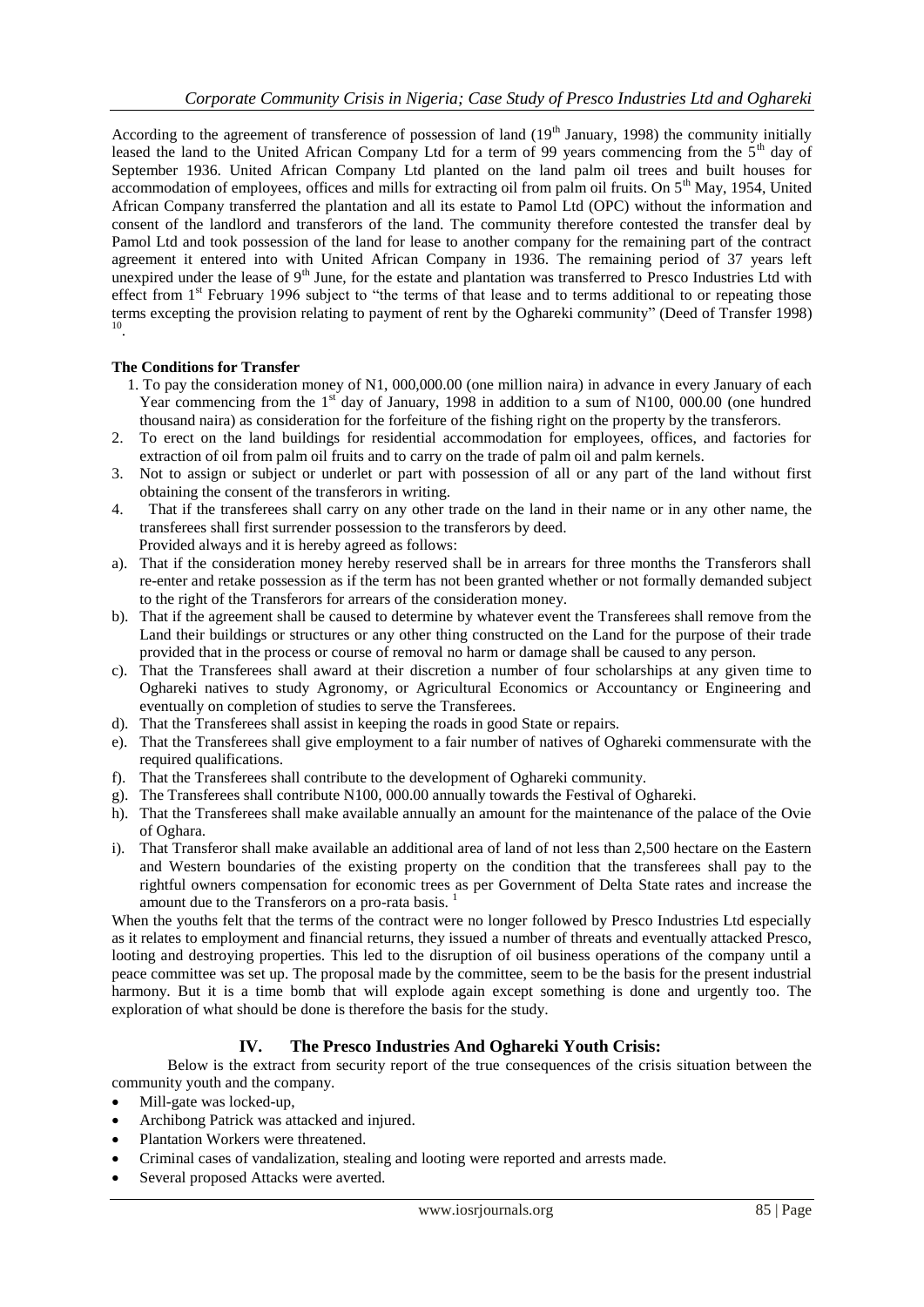- Security men were attack and wounded.
- Planed armed robbery took place.
- The youths and women of *Oghara with Urhoro quarters Ajagbodudu d*emonstration.

## **2.1.7. The Presco Industries Crisis Revisited:**

On 19th February, 1999 the management of Presco Industries met with Oghareki youths representatives to review the situation. The community leader made a number of demands as follows:

- Grading of the road
- Granting of fishing rights
- Upgrading the schools at Oghareki
- Employment of Oghareki youth to management position.

On 24<sup>th</sup> March, 1999 Presco Industries received a letter from Oghareki community solicitors alleging that a key condition for the lease of the land occupied by Presco has been violated by Presco Industries by refusing to employ natives to work in the company. They warned that refusal to meet to resolve this would lead to break down of "law and order in the area"

## **V. Methodology**

**Study design:**The study is designed to ascertain the causes and consequences of corporate community crisis in Nigeria, using Oghareki and Presco Industries Ltd as reference point. Both a quantitative and qualitative study methods were used to collect and analyse data as the study was classified as an analytical study.

The people resident in Oghareki community and the workers of Presco Industries Ltd were the target respondents. Eligibility was defined as adults that were resident in the community for one year or more, and workers who have been in employment of Presco Industries Ltd for one year and above. Respondents were stratified into three groups as follows:

 Selected leaders of thought in Oghareki community. They were made up of community heads, opinion leaders and age group leaders. They were targets because they played key parts in planning crisis and peace strategies.

General public of Oghareki aged 18 years to 60 years. The general public was targets because they received the impact of the crisis directly. In terms of the consequences of the crisis the public were in the position to tell the tale.

 Presco management and staff were target respondents because they represented the peace negotiators and who also received the complaint of the community.

All interviews were restricted to the residents of Oghareki community and workers of the industry. As a small scale study, a sample size of 100 respondents was distributed among the three strata of respondents in the following order:

| <b>Respondents</b>                        | Oghareki | <b>Presco</b> | Total | Type of interview.   |
|-------------------------------------------|----------|---------------|-------|----------------------|
| Leaders of thought/elders                 | 10       |               | 10    | IDI                  |
| Presco Management                         |          | 10            | 10    | IDI                  |
| Oghareki youth leaders and general public | 60       |               | 60    | Structured           |
|                                           |          |               |       | interview.           |
| Presco staff                              |          | 20            | 20    | Structured interview |

#### **Sampling technique:**

Two kinds of sampling techniques were used to reach the study elements (probability and nonprobability).Purposive sampling method (non-probability sampling) using a snowballing approach was used to select the representatives of leaders of thought from within the concerned communities and Presco management. An in-depth interview was conducted with each identified community leader and Presco Management Staff. The general public respondents and the line staff of Presco were selected using a probability sampling methods. Their interview was household based. The questionnaire contained both open and closed-ended questions. The data collected was properly coded, edited and collated electronically using the SPSS.

## **VI. Data Analysis:**

The distribution of respondents is as shown in the table below: Majority (80%) of the respondents were males and only 20% were females.

By random selection, bulks (70%) of the respondent were selected from the youths  $(26 - 45$ yrs),  $20\%$ came from year 45 – 55yrs and only 10% came the old age of 56yrs and above. This agrees with the demographic tradition of the older the fewer in the population.

About one third (30%) of the respondents were traders, one quarter (25%) were teachers and about one tenth (12%) were farm supervisor.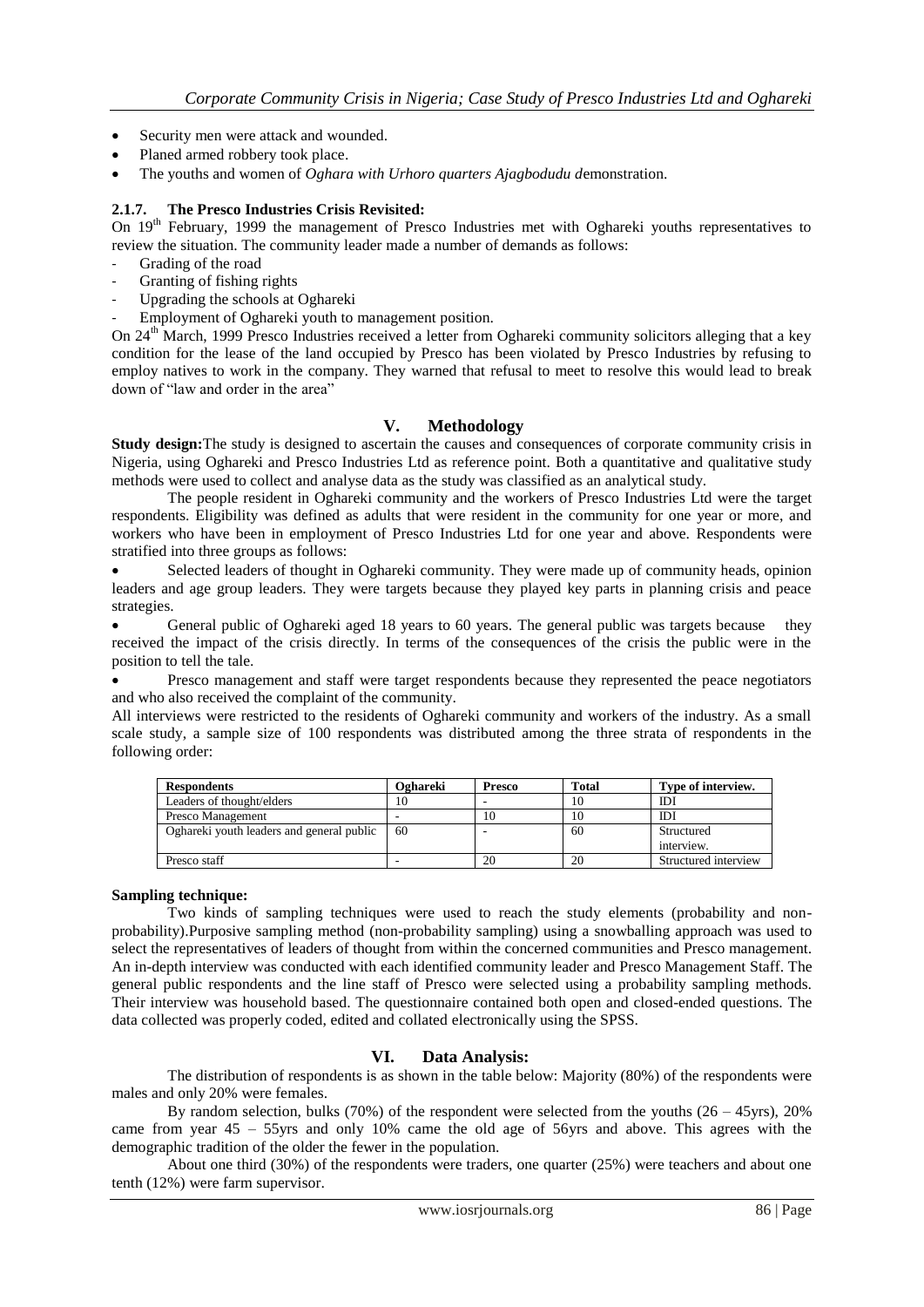As expected, the Urhobos formed a bulk (40%) of the respondents both from PRESCO and from the host community. Surprisingly, the Igbos formed 20% of the total respondents. These were a mixture of people from Imo state, Delta and Anambra states respectively. The Bini, Esan and Owan formed the next significant population of respondents with 10%, 9% and 8% contribution respectively.

Majority (60%) of the respondents were married, 23% were single (that is, never tested marriage) and 10% were divorced. The divorce rate is quite high; unfortunately the study did not explore reasons for the high incidence of divorce. Although experience showed that a lot of strangers from neighbouring towns and villages who came to settle to seek for better life through trading and seeking for company contracts especially the female population were people who have had problems with their marriages or homes and therefore decided to seek an alternative place for shelter. About 7% (separated 5% and widowed 2%) of the respondents were potential fun seeking population.

Quite unlike a rural setting, all the respondents were literate. Majority (35%) had post-Secondary school education, that is, NEC, TC, II, HND, etc. 29% and 20% had the senior secondary school and the Junior Secondary School education respectively. A significant population (16%) claimed to be at least a first degree/HND holder that is including those with masters' degree and postgraduate Diploma.

**Causes of the Crisis identified:**

| <b>Response</b>                                                    | Frequency | $\frac{6}{9}$ |
|--------------------------------------------------------------------|-----------|---------------|
| Oghareki Youth wanted to be employed by PRESCO into management     | 90        | 36            |
| position                                                           |           |               |
| Presco management was not keeping the term of contract with the    | 20        |               |
| community                                                          |           |               |
| Presco workers were not respecting the norm and values of Oghareki | 48        | 20            |
| people e.g. denying the fishing right                              |           |               |
| Poor information management                                        | 60        | 24            |
| Power struggle among the elders of Oghareki people                 | 30        | 12            |
| Total                                                              | 248       | 100           |

Amongst the reasons given for the cause of the crisis, 36% claim "Oghareki youths wanted to be employed by Presco into management position". 24% said it was cause by "poor information management" and another 20% claim "PRESCO workers were not respecting the norms and value of Oghareki people", for example denying the people fishing right in the pond inside PRESCO Industries Ltd.

#### **Other factors causing conflict.**

Other reason given that because the crisis included "poor communication between the community and

| <b>Response</b>                                            | <b>Frequency</b> | $\frac{0}{0}$ |
|------------------------------------------------------------|------------------|---------------|
| Recognition of the Itsekiris as Co-Landlord of the estate. | 80               | 30            |
| Greed by PRESCO management and chief of Oghareki           | 20               |               |
| Denying Oghareki people the right to fish in the pond      | - 70             | 25            |
| inside PRESCO                                              |                  |               |
| Poor communication between the community<br>and $\pm 100$  |                  | 37            |
| <b>PRESCO</b>                                              |                  |               |
| Total                                                      | 270              | 100           |

PRESCO" (30%).The people lamented that the crisis had different degree of effects on both the native and the strangers' resident inside PRESCO Estate and Oghareki community.

#### **Effect of the crisis to the people of the community:**

| <b>Response</b>                                 | Frequency | $\frac{6}{9}$ |
|-------------------------------------------------|-----------|---------------|
| Made some people homeless                       | 100       | 25            |
| Set so many people packing out of the community | 80        | 20            |
| People belonging were looted                    | 60        | 15            |
| Hatred for PRESCO and its workers               | 58        | 15            |
| Some people were dead                           | 40        | 10            |
| Business at PRESCO closed down                  | 36        |               |
| Plenty of court cases                           | 20        |               |
| No effect                                       |           |               |
| Total                                           | 399       | 100           |

Among the effect mentioned include "made some people homeless" (25%) and

"send so many people parking out of the community" (20%).

#### **The peace process; parties involved:**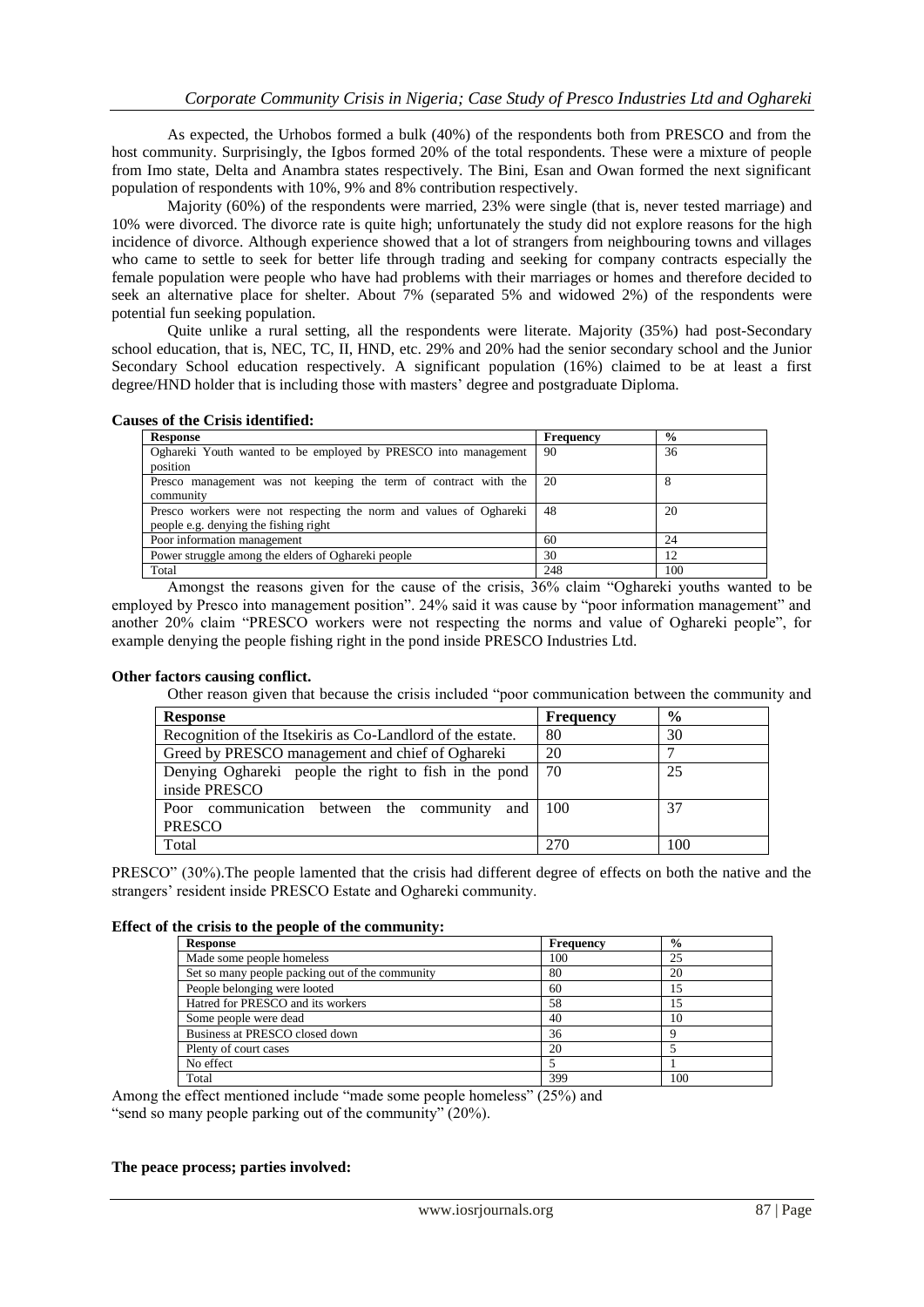Half (50%) of the respondents claimed that peace was achieved because "the community demands were negotiated and agreement was reached". And another 45% mentioned that "Presco gave job to some qualified youths in the community".70% of all the respondents gave credit to the strategy adopted to achieve peace. These group of respondents claimed that the strategy adopted was "Effective", and 15% added that the strategy was "very effective".

## **Likely Causes of future Crisis:**

42% of the respondents claimed that the crisis might reoccur "if Presco stops to employ Oghareki youths on their demand" and 25% claimed it would reoccur "if Presco fails to accept the demands of the workers who are made up of mainly Oghareki indigenes. Therefore to maintain peace for a long time, there should be a continuous dialogue between the two parties (44%) and Presco must continue to employ Oghareki youths (56%).

## **VII. Summary Of Main Findings, Recommendation And Conclusions**

## **Summary of main Findings:**

- The immediate causes of the crisis were enumerated to include "The exclusion of Oghareki youths into Management positions by Presco Industries Ltd" (36%), the denial of the right to fish from the community pond inside the Presco Company farms (22%) and poor information management by both parties (24%).
- They claimed that the consequences of the crisis include "made some people homeless" (25%), "sent so many people packing out of the community" (20%).
- Half of the respondents described the strategy adopted to achieve peace as a joint meeting of the youth's leaders, the Ovie of Oghareki, Presco management and the Nigerian Police representative. They agree that this strategy was very effective.
- However, they opined that the crisis might reoccur if Presco fails to adhere strictly to the peace agreement; ensuring that Oghareki youths are given jobs of management level, that the Ovie is given his due royalty and that the people of Oghareki get access to their fishing pond inside Presco estate. If these conditions are fulfilled then relative peace would be sustained for a long time.

## **Recommendation:**

For the purpose of emphasis it is hereby itemized as follows:

 **Corporate organizations should consider employing qualified persons in their host communities.** The outcome of the study showed that the crisis came because the youths of Oghareki were denied employment to management positions Presco in management. It is therefore advised that Presco should endeavour to fulfil this aspect of the community desire.

**Corporate organization should discharge some social responsibility to their host community.** The request for scholarship to be awarded to the intelligent members of Oghareki community is one way to satisfy this social responsibility. There should be clear guidelines for giving scholarships and only those who satisfy the condition would benefit.

- It is also advantageous to the company in the sense that some of these scholarship beneficiaries would come back to become managers at Presco. They would be in a better position to understand that the goose which lay the golden egg must not be killed. For this reason they would do everything to ensure the continuous survival of Presco Industries Ltd. As managers and members of the community, it will become easier for Presco to negotiate for more land for future expansion.
- The request for permission to fish in their pond is also in order. The only condition is that the security of Presco property would be negotiated in the process. The community would guaranty this.
- The Ovie needs to be assisted to maintain his palace. A fixed annual honorarium should be paid to him as the symbol of the people's authority.
- **Corporate organization should identify with the infrastructural development of its host community**. Such physical development would always be used by Presco as a reference monument and as a bet to negotiate for favour from the community when need be.

## **VIII. Conclusion**

Crisis can be spontaneous in nature. It can be caused by an unsettled conflict. It can also be caused by the struggle for social amenities. In all these, early intervention is the good way to avert crisis.

Corporate Community crisis can lead to large scale looting and destruction of property. It can hinder Communal development. It can prevent the growth of commercial organizations and stop commerce in a community. However, Crisis may resort to long lasting peace if the purpose is focused and settlement process well negotiated. A well negotiated peace after crisis often brings about a shift in the balance of power and establishes a state of equilibrium.